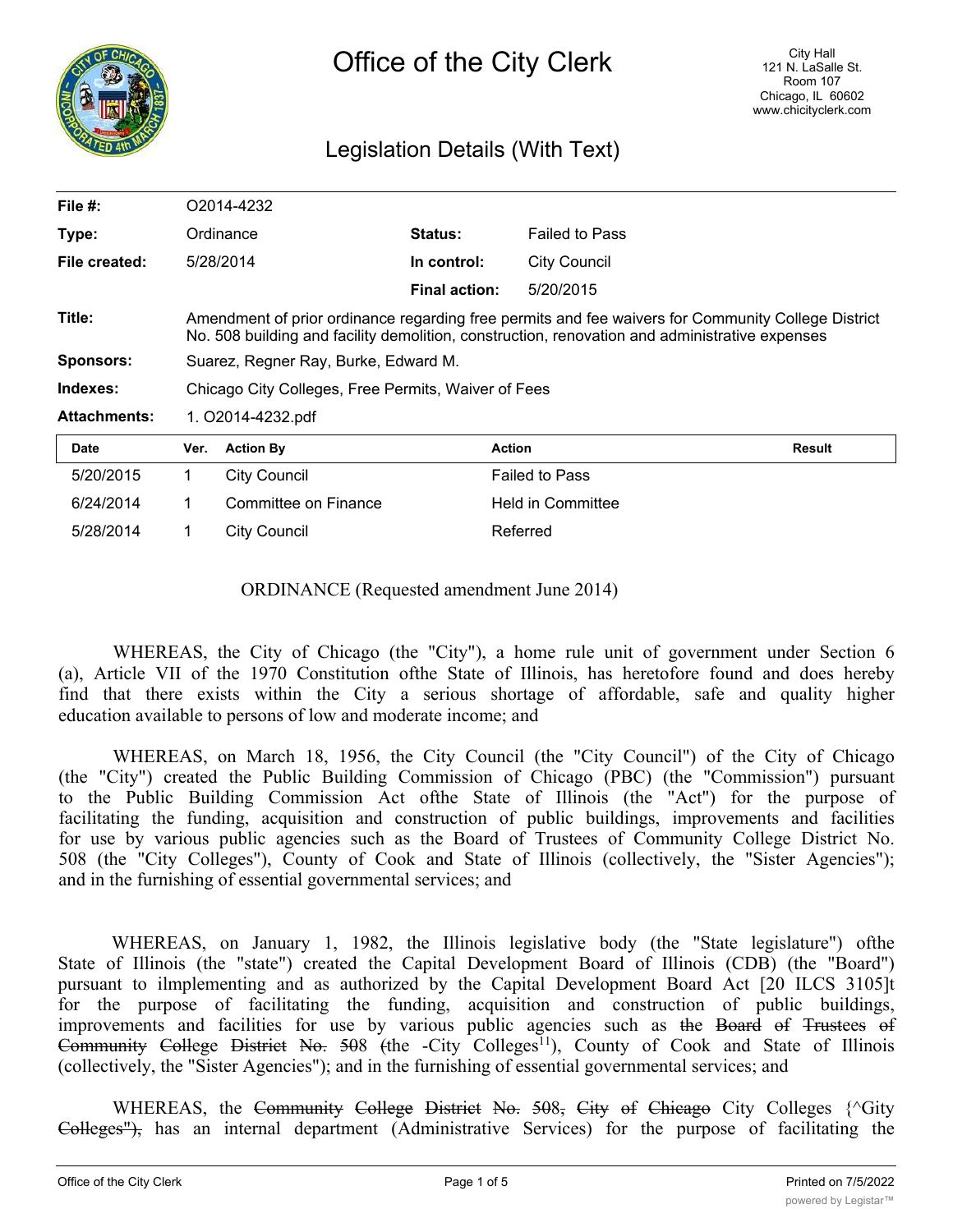#### **File #:** O2014-4232, **Version:** 1

funding, acquisition, improvements and construction of over four million (4,000,000) square feet of educational internal physical spaces in use by one of the seven colleges and other teaching institutes, in the furnishing of essential governmental services; and

WHEREAS, the City has determined that the continuance of a shortage of quality affordable higher education is harmful to the prosperity, economic stability and general future welfare of the City; and

WHEREAS, the mission of the City CollegesCommunity College District No. 508 is: "...to provide opportunities for all students to enhance their knowledge and skills by offering superior, affordable, and comprehensive educational programs and servicesT"-; and

WHEREAS, the City Colleges of Chicago is a system of seven community colleges and other teaching institutes, providing learning opportunities for Chicago residents at the schools or online, as well as members of the  $U.S^{\wedge}$  military through the Navy Campus. Student enrollments continues to be more thanevef 120,000 and growing. The City Colleges of Chicago was established on September 11, 1911.

The seven colleges and other teaching institutes are:

- Richard J. Daley College
- Kennedy-King College
- Malcolm X College
- Olive-Harvey College
- Harry S. Truman College
- · Harold Washington College
- Wilbur Wright College
- District Office
- Washburne Culinary Institute
- · WYCC Channel 20-21DT
- Harold Washington Cultural Center

Satellite Campuses (South Chicago Learning Center), (Dawson Technical Institute), (Arturo Velazquez Technical Institute), (West Side Learning Center) (Lakeview Learning Center) and (Humboldt Park Vocational Educational Center): and

WHEREAS, the City of Chicago and the City Colleges of Chicago have developed several new partnerships in the past and plan to expand neighborhood services available to small businesses, aimed at better educating small business operators about how to start or grow their business; and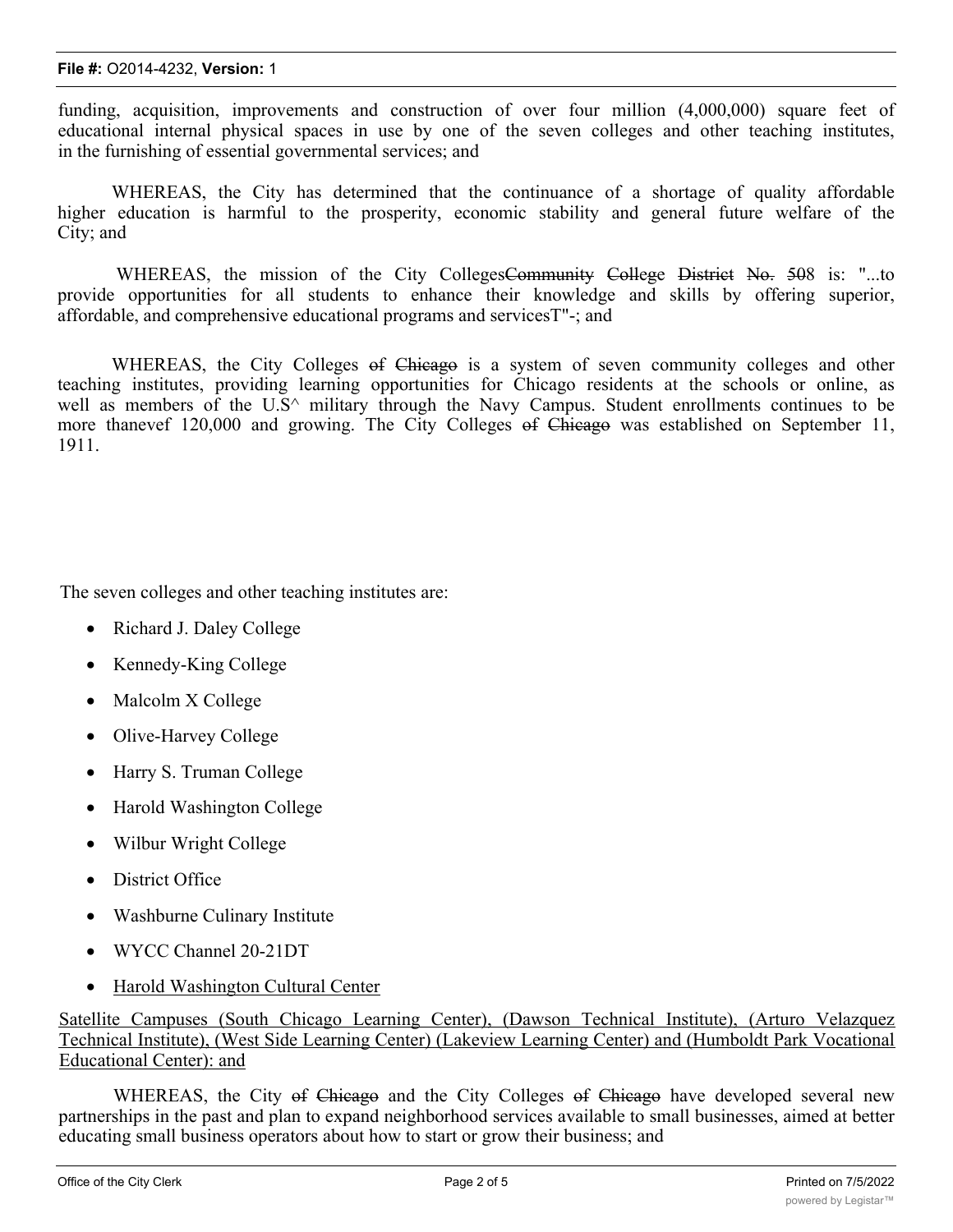WHEREAS, the City Colleges of Chicago have developed in the past and present many Capitael projects with the Chicago Public Building Commission, Illinois Capitael Development Board and within its own College District Administrative Services, and

WHEREAS, City Colleges of Chicago receives tax levies -and tuition to offset the high cost of higher education and at various locations is eligible to receive Tax Increment Financing (TIF) funds for cCapital improvements; and .

WHEREAS, the City Colleges of Chioago student enrollment is growing with new needs in a demanding changing job market with new requirements of physical facilities and technology; and

WHEREAS, the City Colleges<del>Community College Distriot No. 50</del>8 has endeavoredbeen requested by the various City Colleges of Chicago to undertake the construction of buildings and facilities for use by such educational institutions in the furnishing of public educational services; and

WHEREAS, the City maintains a comprehensive municipal building code (the "Code") governing the construction, repair, maintenance and inspection of buildings in order to protect the public health and safety; and

WHEREAS, in order to determine compliance with the requirements of the Code, the City issues construction permits, various licenses and capacity cards and conducts periodic inspections which are financed in part by various fees imposed by the City for the examination of plans, issuance of permits, licenses and inspections; and

WHEREAS, contractors engaged to construct buildings and facilities for ffhe City Colleges of Chicago are required to file numerous license and permit applications for original ands renewed permits and to pay the fees and charges imposed for such permits and licenses; and

WHEREAS, the financial and administrative costs of complying with the Code includei-ng work hours spent in preparing applications, waiting for consideration and approval of applications and resulting delays is costly and impedes the efficient operation of ffhe City Colleges of Chicago iln the construction of buildings and facilities for the various College buildings throughout the city; and

WHEREAS, the financial and administrative obligations imposed by the Code ares deleterious to the City and the City Colleges who share the same tax base; now therefore,

# BE IT ORDAINED BY THE CITY COUNCIL

SECTION 1. Notwithstanding any provision of the Code of the City to the contrary, all permits for demolition, new construction, construction alteration, repair, renovation, rehabilitation and inspection of buildings and facilities by the City Colleges of Chicago and its contractors for public or governmental use by the Board of Trustees of Community College District No. 508 (the "City Colleges") shall be issued without charge, commencing April 01, 2009, for a duration not to exceed twenty years from the noted commencement date (April 01. 2029) or upon the completion of projects in process within the City of Chicago's Department Agencies, ie. Buildings. Transportation exc.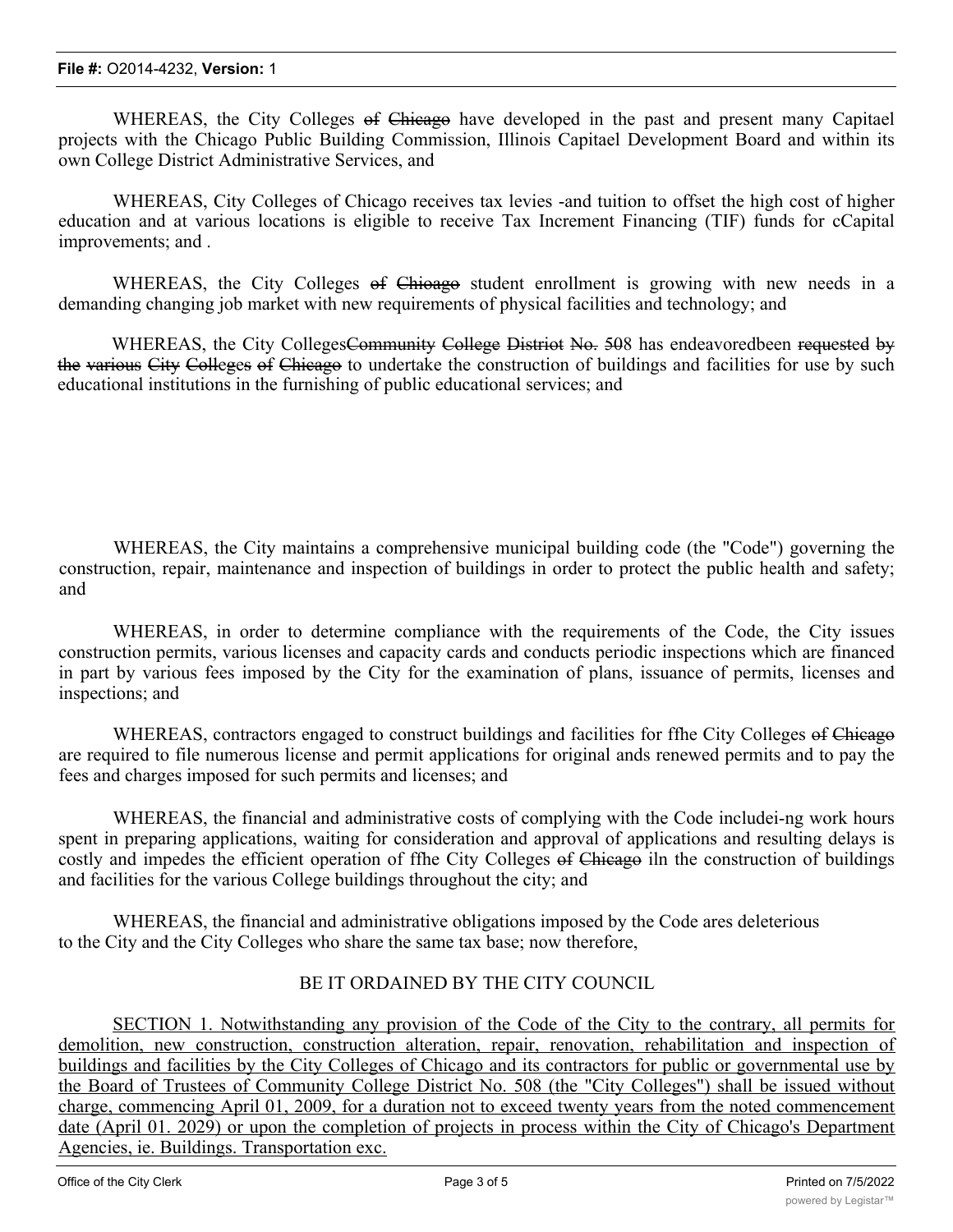SECTION 2. This Ordinance shall not absolve or release the Board of Trustees of Community College District No. 508 (the  $\text{ity College}^{11}$ ) or its contractors from compliance with the building and fire provisions of the Code including requirements for the filing of plans, the obtaining of permits and necessities for inspections.

SECTION 3. The Commissioners of Buildings, Transportation and Business License Affairs and Consumer Protection of the City areis authorized to\_establish, in cooperation with the Chancellor, a system which enables, the Board of Trustees of Community College District No. 508 (the iCity Colleges<sup>11</sup>) and its contractors to file and process applications in a manner which reduces the administrative burden of the Board of Trustees of Community College District No. 508 (the  $\textdegree$ City Colleges<sup>11</sup>).

SECTION 4. This ordinance shall be amended by deleting the language stricken through and by inserting the language underscored.

SECTION 5. This ordinance shall be in full force and effect immediately upon its passage and approval.

## **EXHIBIT A Fee and Other Waivers**

### **Department of Buildings**

Waiver of Plan Review, Permit and Inspection Fees:

A.Building Permit: Zoning

Construction/Architectural/Structural Internal Plumbing

and Sewers HVAC

Water for Construction Smoke Abatement

- B.Electrical Permit: Service and Wiring
- C.Elevator Permit (if applicable)
- D.Wrecking Permit and all fees related, (if applicable)

E. Fencing Permit (if applicable)

F. Fees for the review of building plans for compliance with accessibility codes by the Mayor's Office for People with Disabilities imposed by Section 13-32-310(2) of the Municipal Code of Chicago

#### G.**Capacity Card fees Department of Water**

#### **Management**

Tap Fees

Cut and Seal .Fees for water and sewers